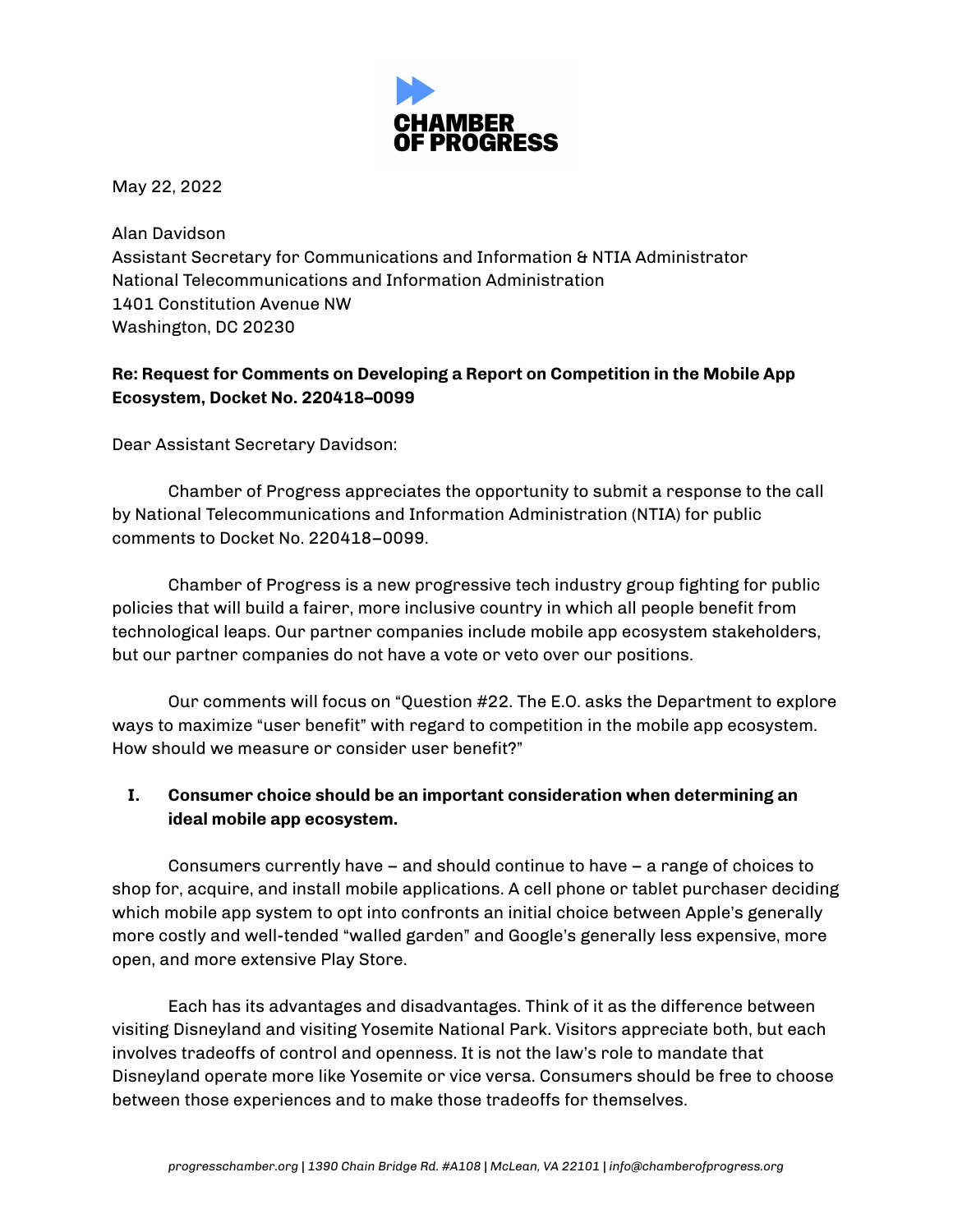Apple couldn't be clearer about its overall approach. As stated in its App Store Review Guidelines,

> The guiding principle of the App Store is simple— we want to provide a safe experience for users to get apps and a great opportunity for all developers to be successful. We do this by offering a highly curated App Store where every app is reviewed by experts and an editorial team helps users discover new apps every day. For everything else there is always the open Internet. If the App Store model and guidelines are not best for your app or business idea that's okay, we provide Safari for a great web experience too. $^{\rm 1}$

Apple's highly curated approach appeals to users who prioritize security and protection. More specifically, the App Store offers benefits in the form of both "narrow" and "broad" security, not only thwarting "social engineering attacks" that trick users into granting access, but also bolstering privacy, quality, and trustworthiness through such measures as privacy labels, user opt-outs, objectionable-content bans, and anti fraud protections.

But there are tradeoffs for consumers. Apple App Store users lack access to nearly 1.3 million apps available in the Play Store—most of which are free. $^2$  And the Play Store features third-party "launchers" that can "completely change your phone into something else entirely," whereas the ability to modify the iOS home screen is more limited. $^{\rm 3}$ 

The shopping experience offered by the two stores also differs. The Play Store draws on Google's search expertise to help users find apps <sup>4</sup> and gives more prominence to "social" features, such as telling consumers whether any of their friends use and recommend the app. The App Store also features app reviews, but "they're not

https://www.lifewire.com/ios-app-store-vsgoogle-play-store-for-app-developers-2373130.

<sup>&</sup>lt;sup>1</sup> Apple, March 2022, App Store Review Guidelines, Available at

https://developer.apple.com/app-store/review/guidelines.

<sup>2</sup> Ceci, L, April 2022. 'Number of apps available in leading app stores as of 2022'. Available at https://www.statista.com/statistics/276623/number-of-apps-available-inleading-app-stores/; Zdraveska, S., January 2022. 'Apple App Store vs Google Play Store (2022 Comparison)'. Available at https://cybercrew.uk/software/app-store-vs-play-store/; Viswanathan, P., March 2020. ' iOS App Store vs. Google Play Store: Which Is Better for App Developers?'. Available at

<sup>3</sup> Hill, S. & Jansen, M., April 2021. 'Android vs. iOS: Which Smartphone Platform is the Best?'. Available at https://www.digitaltrends.com/mobile/android-vs-ios/.

<sup>4</sup> 245Tech, January 2021. 'What to Know: The Difference Between Google Play and the Apple Store'. Available at

https://245.tech/2021/01/12/what-to-know-the-difference-between-google-play-and-the-apple-store/ ("The search queries on the Google Play store are much more effective because Google will run the queries through all information available on a page including the descriptions. The App Store, on the other hand, compares queries against the keywords developers manually enter for search. However, the App Store is notorious for its extensive promotion via channels on the store including their trending categories.").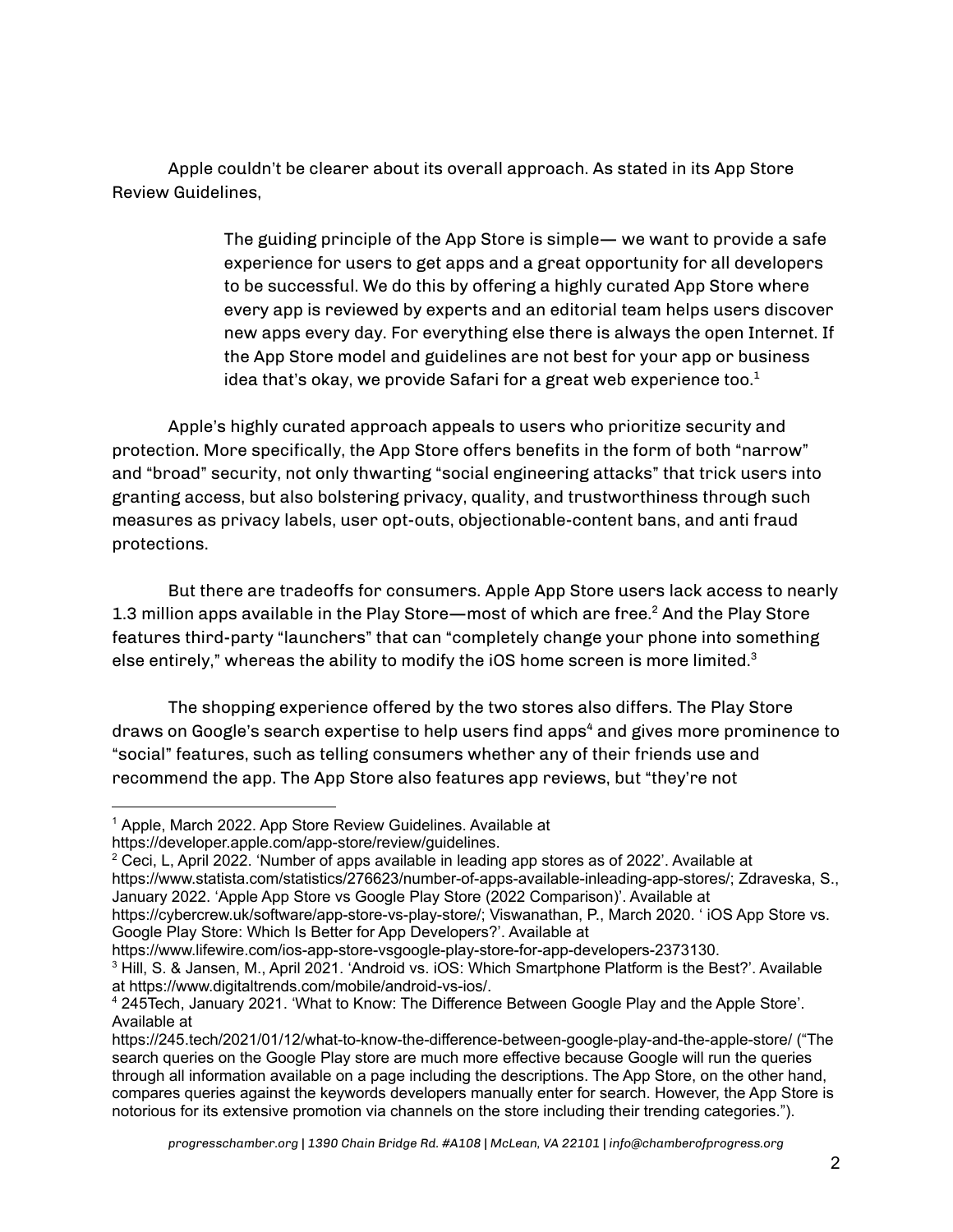front-and-center like on the Google Play Store. Perhaps this is due to the assumption that iOS apps are of a higher quality or because it encourages users to choose apps based on those apps' merits rather than the opinions of others." 5

Consumers who forgo Apple's "walled garden" and opt instead for Google's "open" distribution system are then able to obtain apps from a variety of stores besides the Play Store. <sup>6</sup> Some of them come preloaded on a specific brand of Android device. <sup>7</sup> Others are distinguished by a focus such as gaming or entertainment, <sup>8</sup> an especially friendly user interface, $^{\circ}$  apps that are compatible with multiple operating systems, $^{10}$  heightened security, $^{\rm 11}$  compatibility with a specific web browser, $^{\rm 12}$  a focus on open-source apps, $^{\rm 13}$  or use of crowdsourcing.<sup>14</sup> Some are just general app stores that compete with the Play Store. $^{15}$  And Chinese users can access a plethora of app stores aimed at that market. $^{16}$ 

Thus, the market now caters to an astonishing variety of consumer and developer tastes and philosophies concerning the best way to shop for, distribute, promote, and sell mobile apps. And the features that distinguish app stores really do matter to consumers.

When it comes to app stores, there is room for both the hothouse flower and the wildflower—and policymakers should let them all bloom.

## **II. Users are harmed by being forced to participate in app market models lacking effective content moderation practices.**

The current models used by Apple and Google include centralized review systems that screen apps for privacy and security risks. Their curated marketplaces also bar apps that peddle conspiracy theories or hate speech. Altogether, these models give users

<sup>5</sup> O'Leary, D., January 2017. '7 Things the Google Play Store Does Better Than the Apple App Store'. Available at https://www.androidauthority.com/google-playstore-vs-apple-app-store-744204/.

 $6$  Chamber of Progress does not endorse the use of any alternative app stores, some of which offer apps of dubious security or reliability that could never survive the vetting processes of the App Store or the Play Store. The following characterizations of the various stores were obtained from Buildfire's Ultimate Mobile App Stores List (2022), available at https://buildfire.com/mobile-app-stores-list/ and Joe Hindy's 10 Best Third Party App Stores for Android and Other Options Too, published in January 2022 and available at https://www.androidauthority.com/best-app-stores-936652/.

 $7$  E.g., the Samsung, LG, Sony, and Amazon app stores (although the Amazon Appstore also is available to users of non-Amazon Android devices).

<sup>8</sup> E.g., 1Mobile, Itch.io, Kongregate, QooApp, and Taptap.

<sup>9</sup> E.g., APKPure and Aptoide.

<sup>10</sup> E.g., Appland, GetJar, and Uptodown Market.

<sup>11</sup> E.g., Appolicious and Uptodown Market.

<sup>12</sup> E.g., Bemobi Mobile Store.

<sup>13</sup> E.g., F-Droid.

 $14$  E.g., Mobilism.

 $15$  E.g., SlideME.

<sup>16</sup> E.g., Tencent, Myapp, 360, Baidu, Oppo, AppChina, VIVO, PP Assistant, Wandoujia, HiAPK, Flyme, HiMarket, 2345, Coolmart, Anzhi Market, and MaoPao.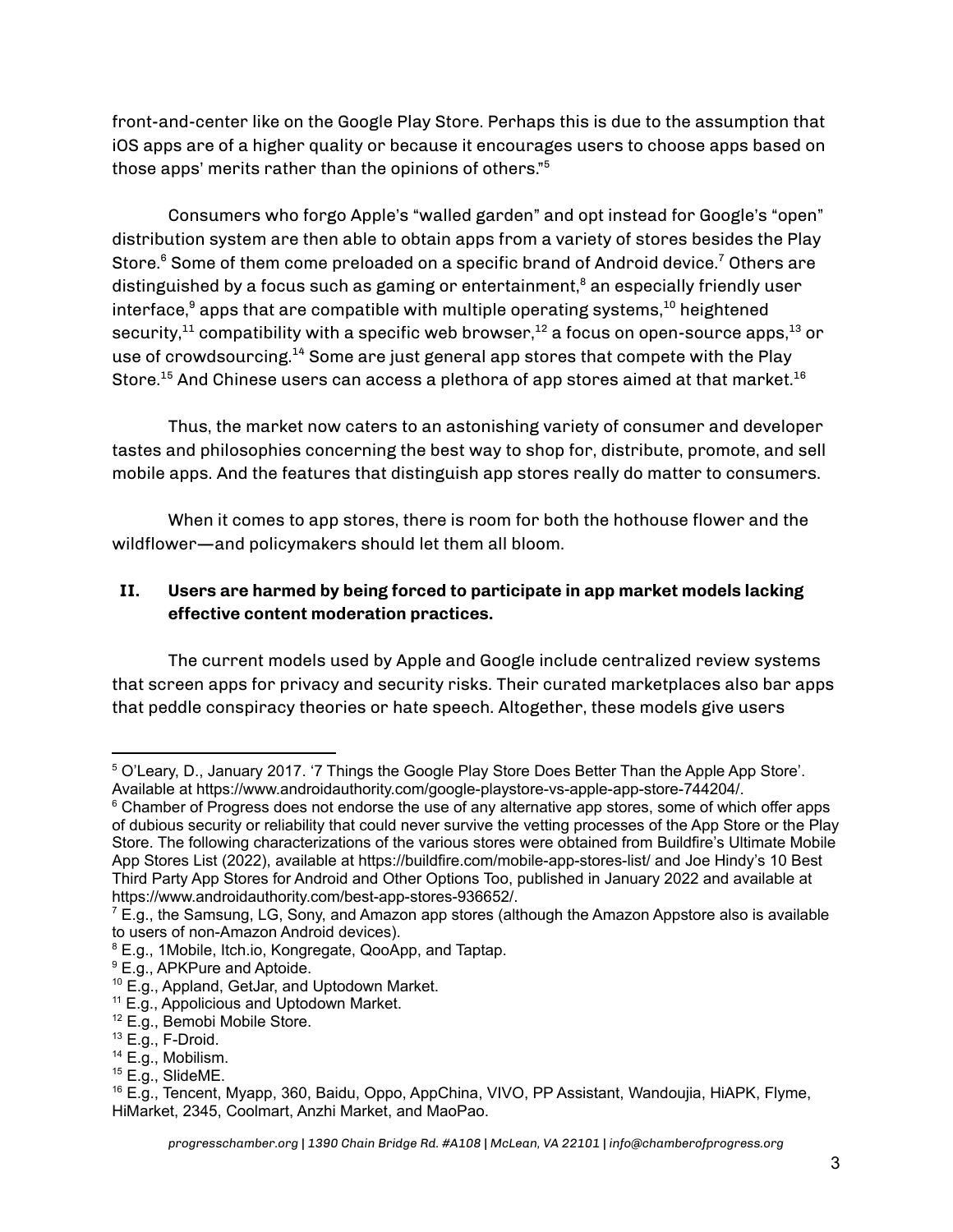certainty that the available apps do not pose a threat to their safety, their data, or their device.

Many users intentionally seek out Apple products for their security, privacy, and content moderation practices. Before apps are made available in the App Store, Apple reviews every line of their code to screen for misuses of user data, security bugs, and offensive or harmful content. As the App Store Review Guidelines state, "When people install an app from the App Store, they want to feel confident that it's safe to do so—that the app doesn't contain upsetting or offensive content, won't damage their device, and isn't likely to cause physical harm from its use". 17

Apple can block apps that do not properly protect user data, encourage violence or bullying, or publish content that is "offensive, insensitive, [...or] just plain creepy".<sup>18</sup> As Shira Ovide recently wrote in the *New York Times*, this means Apple can "weed out apps it believes promote harmful behavior, are in poor taste, rip off good ideas, or try to steal our money".<sup>19</sup>

These practices are important features of products that millions of American consumers value. For example, in response to proposed federal legislation that would interfere with Apple's ability to curate their marketplaces and take steps to protect users, lawmakers and civil society groups spoke up. In a statement, Free Press called out provisions in the legislation that would hamper platforms' ability to block businesses for terms of service violations, saying they could "require platforms to host hate speech and other harmful content targeting Black and Brown people, the LGBTQIA+ community, women, immigrants, Indigenous people and other targeted populations". 20

Senator Alex Padilla (D-CA) echoed those concerns during the legislation's markup in the Senate Judiciary Committee, saying it could "hamper the efforts of platforms to address the spread of hate speech and misinformation and disinformation efforts online that have caused so many recent problems for our democracy".<sup>21</sup> Because Apple can tightly control which apps are available to users, it can limit the spread of hate speech and disinformation by removing the apps that publish them.

<sup>17</sup> Apple, March 2022. App Store Review Guidelines. Available at

https://developer.apple.com/app-store/review/guidelines/.

<sup>18</sup> Id.

 $19$  Ovide, S., May 2022. 'Online Deciders like Apple have a Point'. Available at

<sup>&</sup>lt;sup>20</sup> Free Press, January 2022. ' Provision in Senate Antitrust Bill Would Undermine the Fight Against https://www.nytimes.com/2022/05/05/technology/online-gatekeepers.html?searchResultPosition=1.

Online Hate and Disinformation'. Available at

https://www.freepress.net/news/press-releases/provision-senate-antitrust-bill-would-undermine-fight-again st-online-hate-and-disinformation.

<sup>&</sup>lt;sup>21</sup> Senator Alex Padilla Markup Remarks regarding S.2992. Available at https://www.youtube.com/watch?v=\_Isos0SWuuM&t=25s.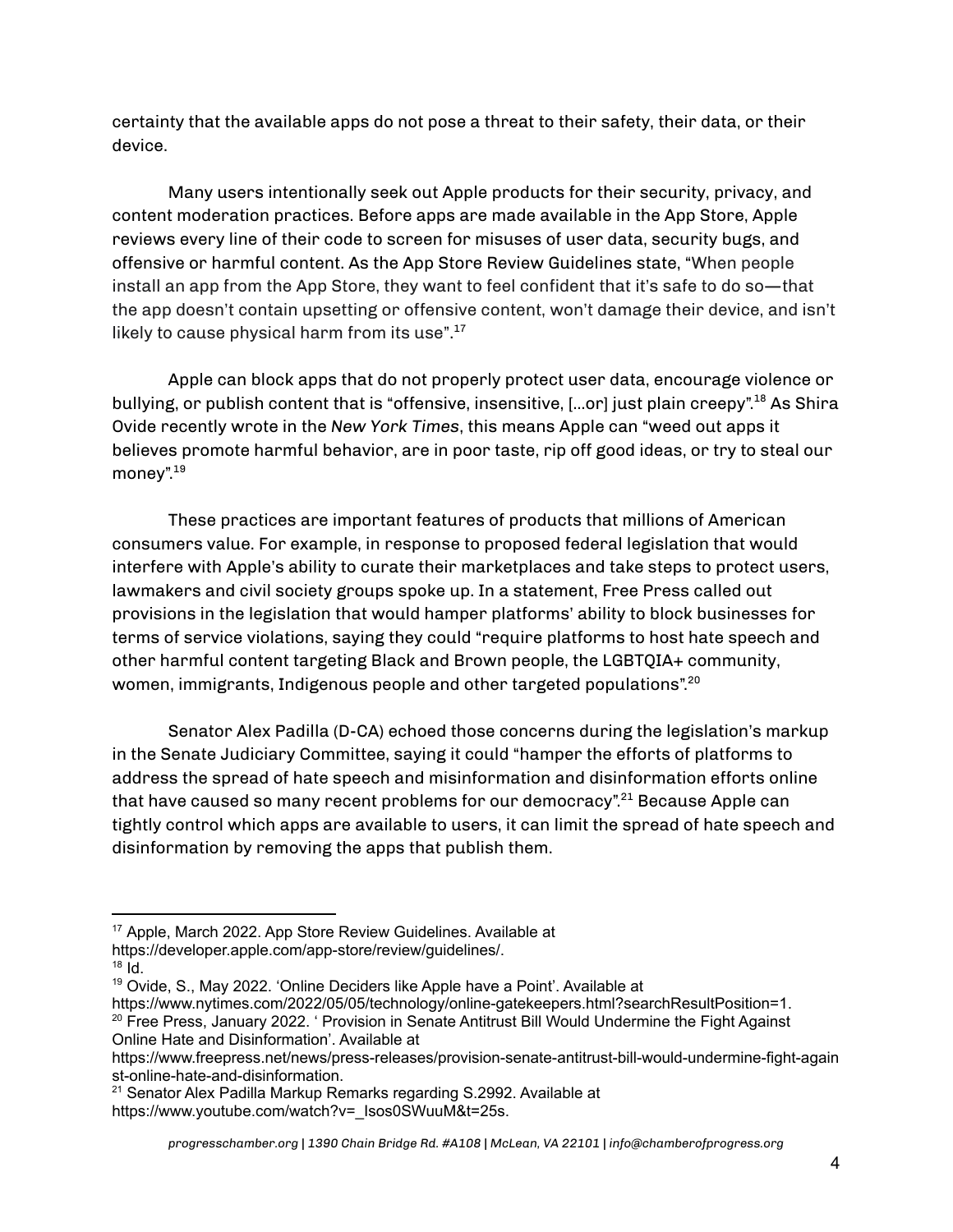Similarly, lawmakers and civil society groups have spoken up about the importance of maintaining the privacy and security protections built into app stores. During the same Senate markup, Senator Dianne Feinstein noted that "major platforms like Apple and Google take measures to address the privacy and cyber security of their users, [...including] taking steps to ensure that an application is safe before you download it from your phone". 22

The Center for Democracy and Technology recently wrote to lawmakers arguing that allowing all companies to access platforms and devices could create "significant risks, especially considering the many types of sensitive information stored by these platforms, such as location and biometric and password information, and the threat that malware can pose to an operating system".<sup>23</sup> The review system Apple and Google have in place, and their policy of only allowing access to apps that have been screened, protect against threats to users' privacy and security.

In the aftermath of the January 6th insurrection, Apple and Google banned Parler from the App Store because Parler refused to take down posts organizing the violence and calling for more. Parler was only reinstated after it agreed to enforce its content standards. <sup>24</sup> Apple has similarly banned Gab (a messaging service frequented by white nationalists), 25 InfoWars (Alex Jones' "news" app that was used to spread hateful conspiracy theories), <sup>26</sup> and Baby Shaker (a game that encouraged users to shake a virtual baby). <sup>27</sup> Most recently, Apple pulled RT and Sputnik from its App Stores outside of Russia in order to mitigate the spread of Russian disinformation about its invasion of Ukraine. 28 Google has banned many of these apps as well.

Although Google's Android system allows direct "sideloading" of apps, Google still takes steps to protect user's security and block access to dangerous apps. Google's Play Store has similar standards to Apple's App Store, blocking apps that misuse user data and

<sup>25</sup> Inc. 'Rejected Again by Apple, Gab Says It's a Victim of Anti-Trump Bias'. Available at <sup>24</sup> The Verge, May 2021. 'Parler returns to Apple App Store with some content excluded'. Available at https://www.theverge.com/2021/5/17/22440005/parler-apple-app-store-return-amazon-google-capitol.

https://www.inc.com/salvador-rodriguez/gab-apple-inauguration.html.

<sup>&</sup>lt;sup>22</sup> Senator Feinstein Remarks at Committee Markup of S.2992. Available at https://www.youtube.com/watch?v=l-N7qfa1OAY.

<sup>&</sup>lt;sup>23</sup> Center for Democracy & Technology, March 2022. Available at

https://cdt.org/wp-content/uploads/2022/03/S2292-CDT-letter-3-9-22-FINAL.pdf.

<sup>&</sup>lt;sup>26</sup> The Verge, September 2018. 'Apple just permanently banned Infowars from the App Store'. Available at https://www.theverge.com/2018/9/7/17833748/apple-just-permanently-banned-infowars-from-the-app-stor e.

<sup>&</sup>lt;sup>27</sup> The Guardian, April 2009. "Baby Shaker' game pulled from Apple's iPhone App Store'. Available at https://www.theguardian.com/technology/2009/apr/23/apple-iphone-baby-shaker.

<sup>&</sup>lt;sup>28</sup> Business Standard, March, 2022. 'The power of tech giants: How they are sanctioning Russia over Ukraine war'. Available at

https://www.business-standard.com/article/international/the-power-of-tech-giants-how-they-are-sanctionin g-russia-over-ukraine-war-122030700258\_1.html.